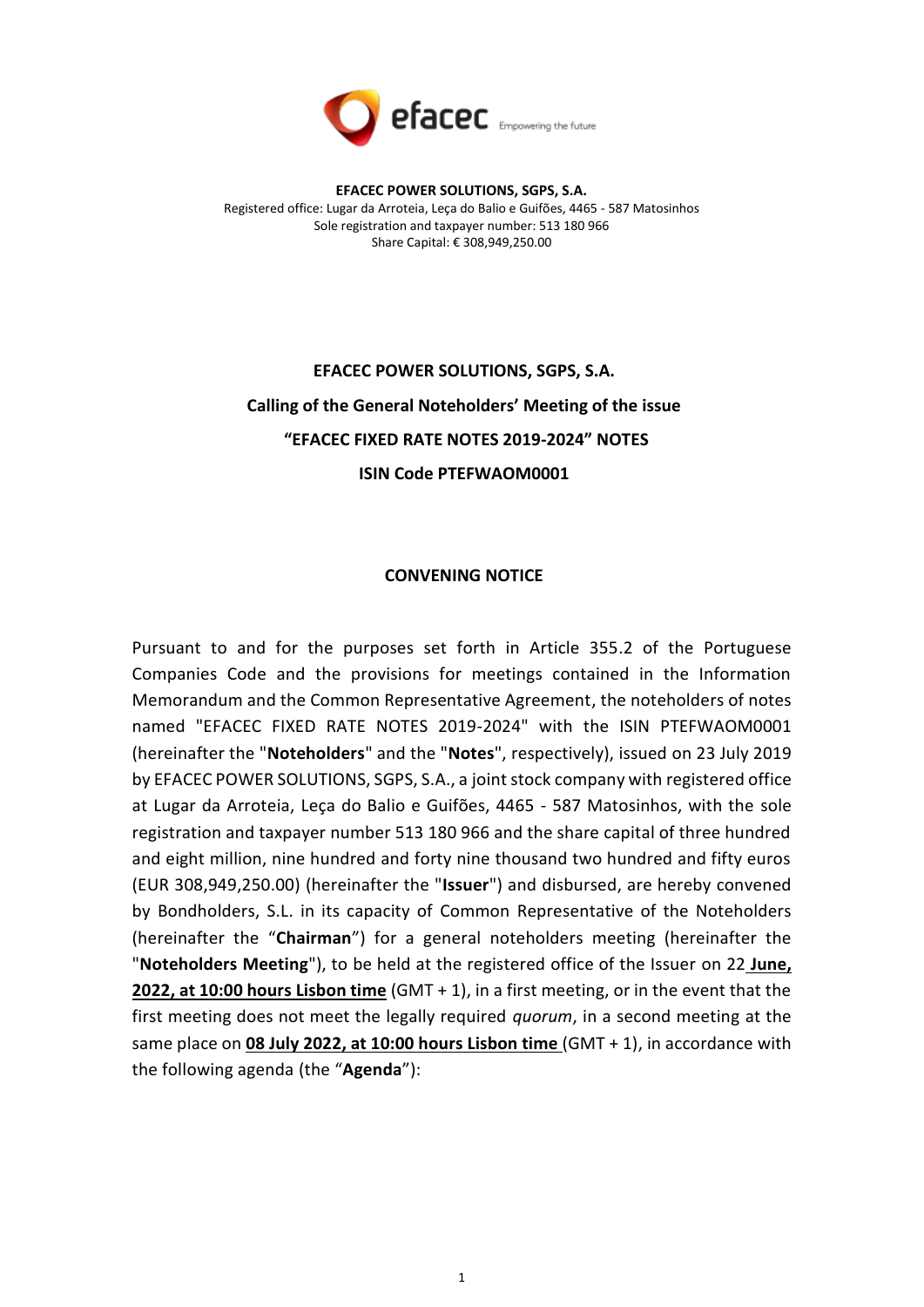

#### **AGENDA**

- **FIRST:** Approve and accept that the breach of the Financial Covenants, as provided under Section 4.6 of the Notes Terms and Conditions, in the 2021 financial year*,* is not deemed an *Event of Default* (as defined in the Notes Terms and Conditions) and therefore no consequences of such breach shall arise to the Issuer.
- **SECOND:** Approve and accept that the breach of the Financial Covenants, as provided under Section 4.6 of the Notes Terms and Conditions, in the 2022 financial year*,* is not deemed an *Event of Default* (as defined in the Notes Terms and Conditions) and therefore no consequences of such breach shall arise to the Issuer.
- **THIRD:** Resolve on the amendment of Section 4.6 of the Terms and Conditions of the Notes, which for now onwards shall have the following wording:

"*So long as any Note remains outstanding, the Issuer must ensure that: in respect to the Relevant Period ending on 31 December 2023, its Net Debt To EBITDA Ratio is equal to, or below, 4,5x.*";

**FOURTH**: Resolve on the delegation of powers to the Chairman and Common Representative to execute as many documents it considers necessary or appropriate for the full effectiveness of the resolutions adopted at this Noteholders Meeting.

**FIFTH**: Question & Answer session.

- **SIXTH**: Drafting and reading of the minutes of the Noteholders Meeting.
- **A. PROPOSALS**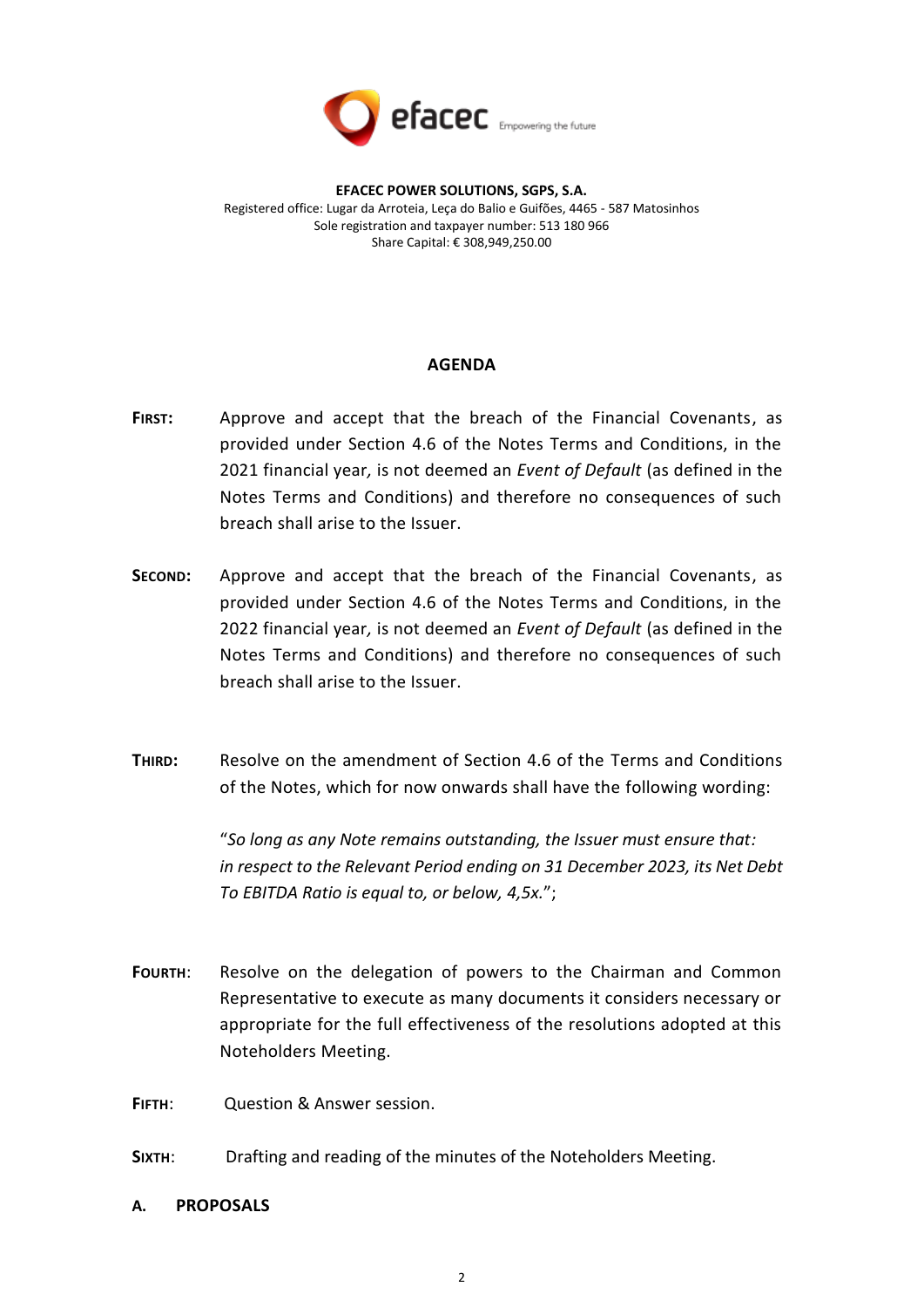

The Issuer, as the entity requesting for this Noteholders Meeting to be called, has prepared the document named "Explanatory Memorandum for the Noteholders of the Issue of Notes EFACEC POWER SOLUTIONS, SGPS, S.A." (the "**Consent Solicitation Memorandum**"), which describes in detail the background and proposals to be discussed, exercise of their rights to attend, representation and vote pursuant to the agenda of this Noteholders Meeting.

The Consent Solicitation Memorandum will also be available for consultation by the Noteholders at least 15 days prior to the date of the Noteholders Meeting, at the Issuer's registered office and by request to Issuer Solutions, S.L. , in its condition of Information, Tabulation and Voting Agent of the Noteholders Meeting (the "**Information and Tabulation Agent**").

Any Noteholders shall be entitled to request and receive by email the Consent Solicitation Memorandum. Those Noteholders who may be interested in receiving an electronic copy of the aforesaid Consent Solicitation Memorandum may request it by sending an electronic mail to the Information and Tabulation Agent, at the following email address: [projects@issuersolutions.com.](mailto:projects@issuersolutions.com)

# **B. INFORMATION ON THE CONVENING NOTICE**

The Noteholders Meeting is convened, following a request submitted by the Board of Directors of the Issuer, by the Common Representative of the Noteholders, the company Bondholders, S.L., and will be chaired by the latter.

#### **C. INFORMATION RIGHTS**

The information and preparatory documents for the Noteholders Meeting will be available for consultation by the Noteholders, without prejudice to the right to request a copy thereof as referred in A. hereabove, not earlier than 15 days prior to the date of the Noteholders Meeting, at the registered office of the Issuer's and by request to Issuer Solutions, S.L., the Information and Tabulation Agent, (projects@issuersolutions.com).

During the Noteholders Meeting, any Noteholder may request to be provided with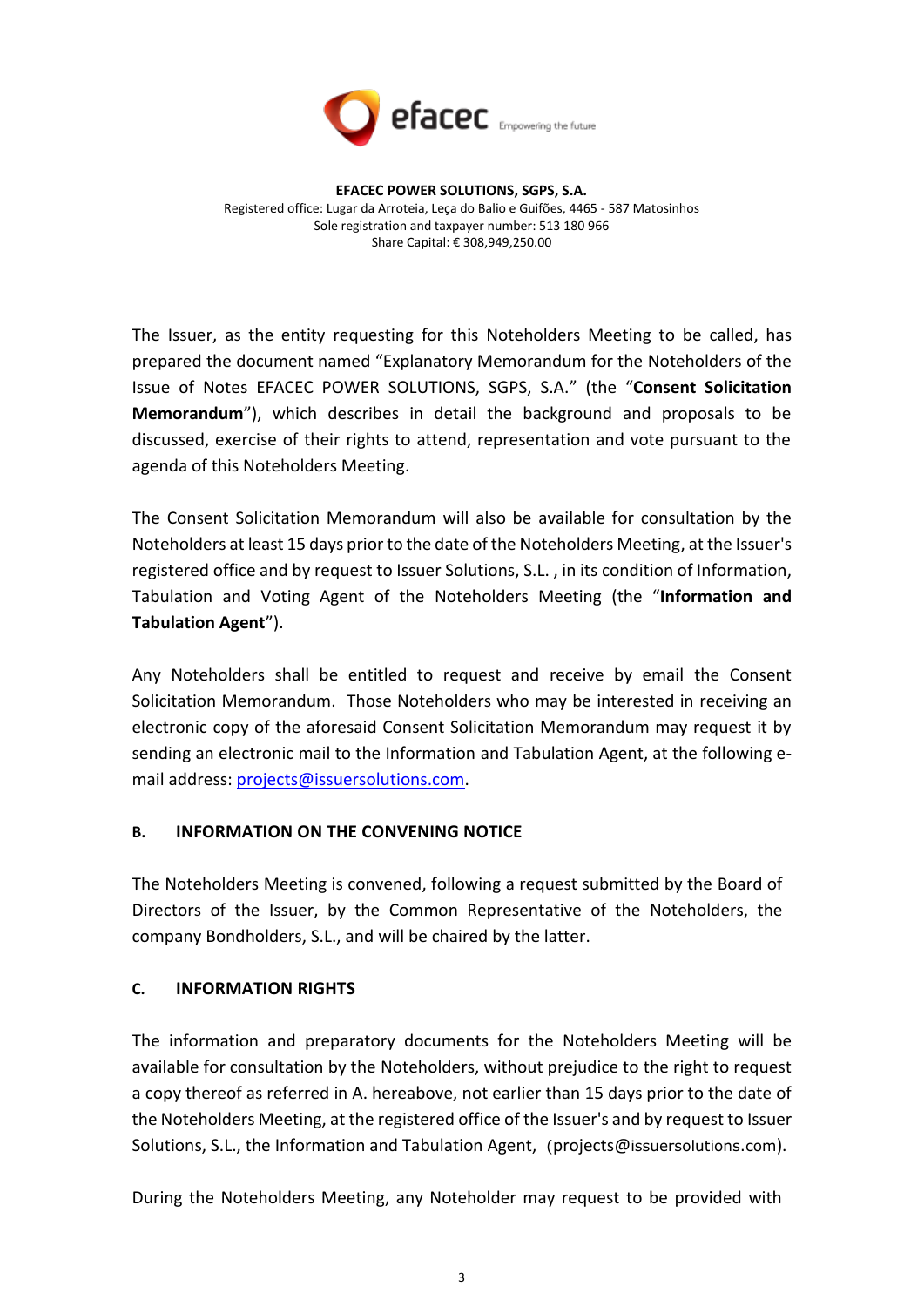

truthful, complete and elucidative information that will enable the Noteholder to form a grounded opinion on the matter set forth in the Agenda and such information may only be refused when its disclosure may cause serious loss to the Issuer or breach of a secrecy duty imposed by law or contract.

# **D. PARTICIPATION REQUIREMENTS, EXERCISE OF VOTING RIGHTS AND QUORUM AND PAYMENT OF WAIVER FEE**

Noteholders shall consider the provisions of article 355 of the Portuguese Companies Code and the provisions for meetings in the information memorandum and common representative agreement (section 15 "Meeting of Noteholders; Modification and Waiver"), regarding participation in the Noteholders Meeting and exercise of voting rights.

# **1. Rights to Attend and Vote.**

- (a) The Noteholders Meeting is a general meeting of Noteholders and all Noteholders are entitled to participate in the Noteholders Meeting and to discuss and vote therein. The Directors and other officers of the company, the Paying Agent under the issuer, as well as the legal and financial advisors of the Issuer, and as the case may be, any advisors to the Chairman and Common Representative are also entitled to attend the Noteholders Meeting.
- (b) Noteholders may only exercise their voting rights if they are proven to be registered as holders of Notes by 00:00 hours on the second  $(2^{nd})$ business day prior to the date scheduled for the Noteholders Meeting, i.e., on 20 June 2022 or on 06 July 2022, if the Meeting is held at second call ("**Blocking Date**").
- (c) The exercise of the above mentioned rights shall be subject to the delivery of an "Ownership Document": a certificate of ownership (*Certificado de Propriedade*) that confirms the Notes' blocking as from the Registration Date until the conclusion of the Noteholders meeting and of the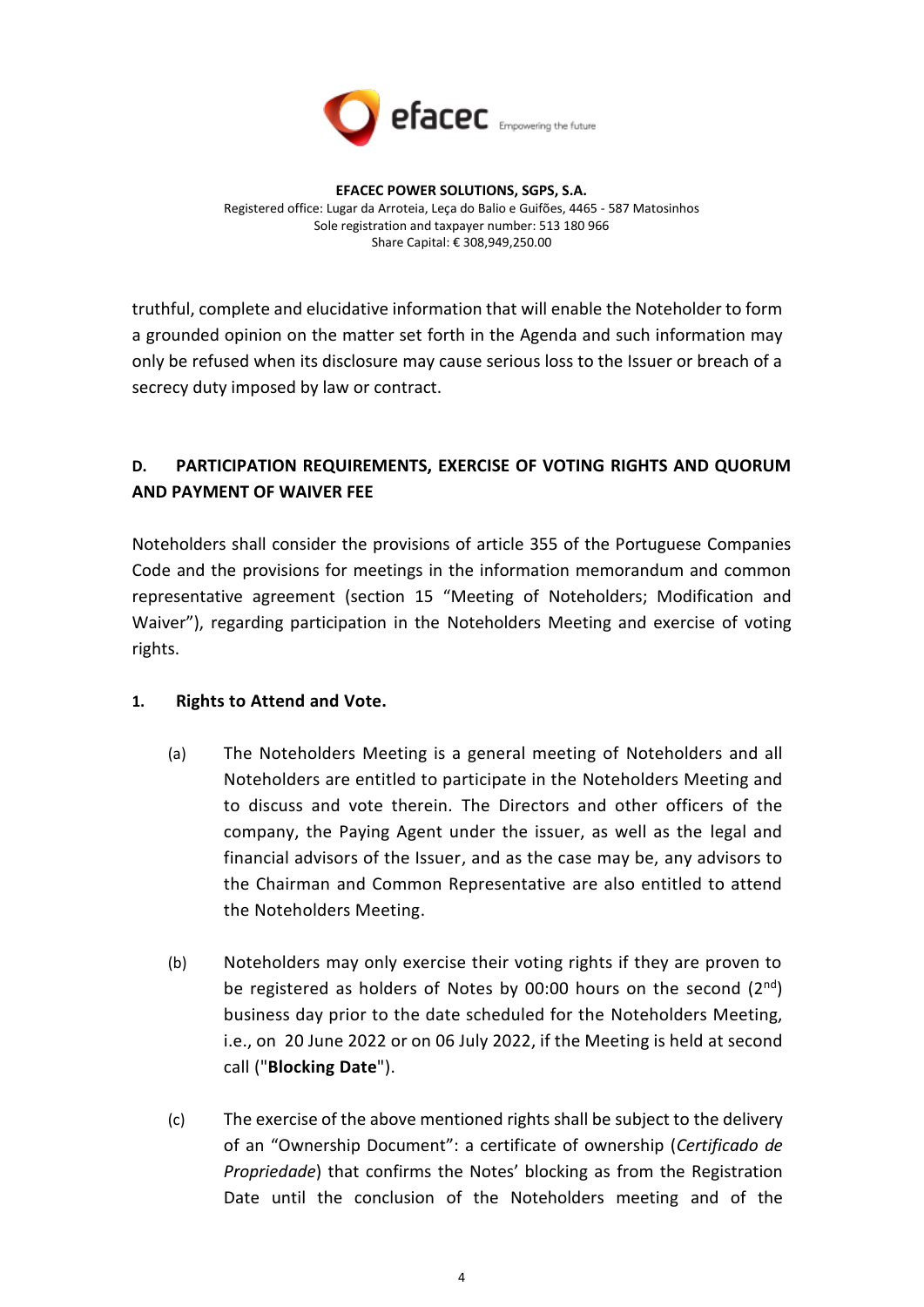

Attendance and Proxy Vote Card available at www.issuersolutions.com/meeting/efacec. The Ownership Certificate shall be issued by the relevant affiliate member of Interbolsa according to article 78 of the Portuguese Securities Code.

- (d) Beneficial holders of Notes who do not hold their interest in the Notes directly through a financial intermediary that is a participant in the Portuguese CSD, i.e. Central de Valores Mobiliários, operated by Interbolsa – Sociedade Gestora de Sistemas de Liquidação e de Sistemas Centralizados de Valores Mobiliários, S.A. should consult with their custodians in advance in order to ensure that they comply with any procedures (of such custodians or other intermediaries, such as Euroclear Bank S.A./N.V. or Clearstream Banking, société anonyme) required for them to obtain the Ownership Certificate.
- (e) Noteholders may attend the meeting in person or may be represented by the Common Representative or any other person they appoint for such purpose, but in no case may be represented by the Issuer's directors, even if these are also Noteholders. The appointment of a proxy must be in writing and only for this Noteholders Meeting.

The Consent Solicitation Memorandum provides for further details regarding the procedures that the Noteholders must follow to appoint a proxy for the Noteholders Meeting. Such representation right shall continue for the second call or for any other session of the meeting that takes place as a result of the Noteholders Meeting being adjourned and resumed.

# **2. Voting Rights**

- (a) To each Note corresponds one (1) vote.
- (b) Noteholders may not vote by correspondence.

#### **3. Attendance and Proxy Vote Card.**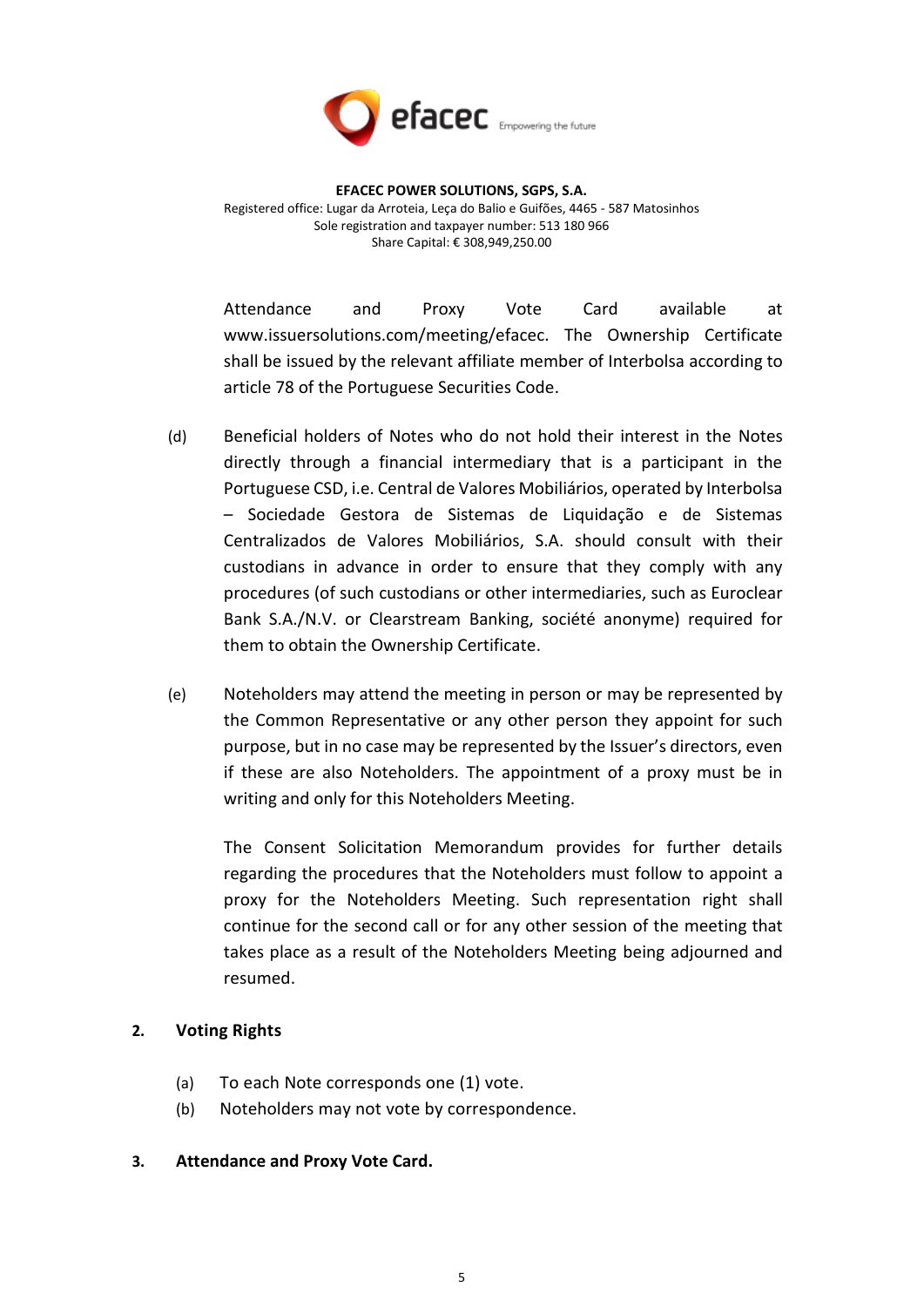

Issuer Solutions, S.L., the Information and Tabulation Agent appointed by the Issuer, shall make available to the Noteholders a website where the Attendance and Proxy Vote Card will be available for completion online for further delivery to the Information and Tabulation Agent and to the Common Representative. Noteholders are required to follow the instructions indicated therein to validly issue their voting instructions.

Noteholders shall complete the Attendance and Proxy Vote Card at **www.issuersolutions.com/meeting/efacec.** 

The Noteholders willing to exercise voting rights shall contact the Information and Tabulation Agent and the custodian entities where they have registered their Notes. The procedures for voting are fully described in the Consent Solicitation Memorandum.

# **4. Constitutive and Deliberating Quorums**

- (a) For the Noteholders meeting to be held at first call, Noteholders holding fifty percent (50%) of the total amount of the Notes shall be present or represented at the date of the Noteholders Meeting.
- (b) At the second call, the Noteholders Meeting may meet and resolve irrespective of the number of Noteholders present and/or represented.
- (c) The majority required for approval of the First, Second, Third Items on the agenda is, at least, fifty (50) per cent. of the principal amount of the Notes then outstanding, if held at first call, or two-thirds of the votes cast, if held at second call.
- (d) The majority required for approval of the Fourth Item on the agenda is the majority of the votes cast at the meeting, held on first or second call.
- (e) The resolutions approved by the Noteholders Meeting are binding on all Noteholders, whether or not they have attended the Noteholders Meeting and even if they voted against the approved resolutions.